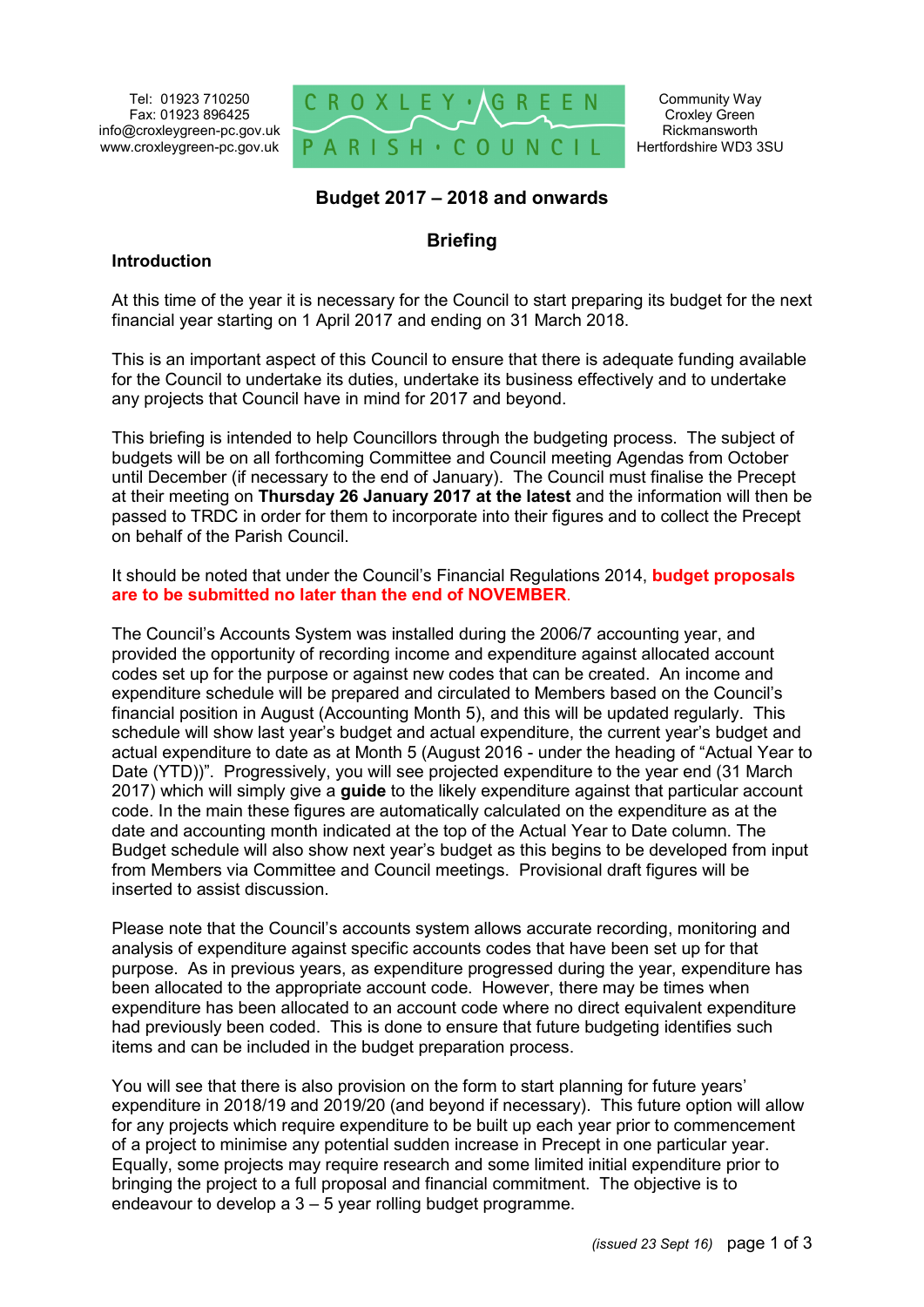# **The Budget**

The Parish Council's budget will be prepared on the basis of the three Committees the Council has, namely:-

- Finance and Administration
	- o General Administration including office staff salaries
	- o Groundworks including Rangers' salaries
- Planning and Development;
- Environment and Amenity

Special attention will need to be given in the formulation of next year's budget due to the fact that the Grant from TRDC which came in three years ago following benefit system changes will no longer be received. The amount that was received and included in the current (2016/17) budget was £4,277.

### **The Process**

Each Committee will review the expenditure levels during the current year against each of the finance headings in their budget and determine an appropriate level of expenditure for the following year(s). A draft budget will be prepared and recirculated to the Committee which can then be reviewed and adjusted as appropriate at the next meeting. Once each committee has reviewed their budgets, the Finance and Administration will review the consolidated proposals of all committees which with then be submitted to Council. Each version of the budget as it develops will be dated and given a Version number.

Councillors wishing to submit a budget item should prepare a detailed project proposal and summary setting out the details of the proposal in a clear way so that other Councillors will be able to understand the nature and cost implications of the proposal being put forward. The Budget Form, attached, will be circulated to Members by email as an Excel sheet and hard copy blank forms are available from the Office and at meetings.

Items for inclusion within the budget, together with the necessary supporting information, should be passed to the Clerk as soon as possible.

Councillors are requested to submit draft budget items as soon as possible so that proposals can be progressively added into the budget schedule for discussion.

### **Timing**

Each committee will start discussing their budgets during October and subsequently during November and December and committee draft budgets will be reviewed by Council at their meetings. The budget/Precept must be set at the Council Meeting on Thursday 26 January 2017 at the latest, and it is hoped that Council may be sufficiently comfortable with the proposals to set the Precept at the meeting on Thursday 15 December 2016. If this is not possible Council may ask for a further review of figures from Committees and this will then take place in the January round of meetings culminating with a draft FINAL budget submission for approval presented to Council on 26 January 2017 when the Precept for 2017/18 must be set.

### **Basic Budget Principles**

In the first round of budget meetings it is usual to consider an inflation figure that will be added to the current budget provision as a guide. Historically, the inflation figure has been based on the Retail Price Index (RPI) but as with last year any inflation figure will be based on the Consumer Price Index (CPI) which at August 2016 was 0.6%. The CPI will be